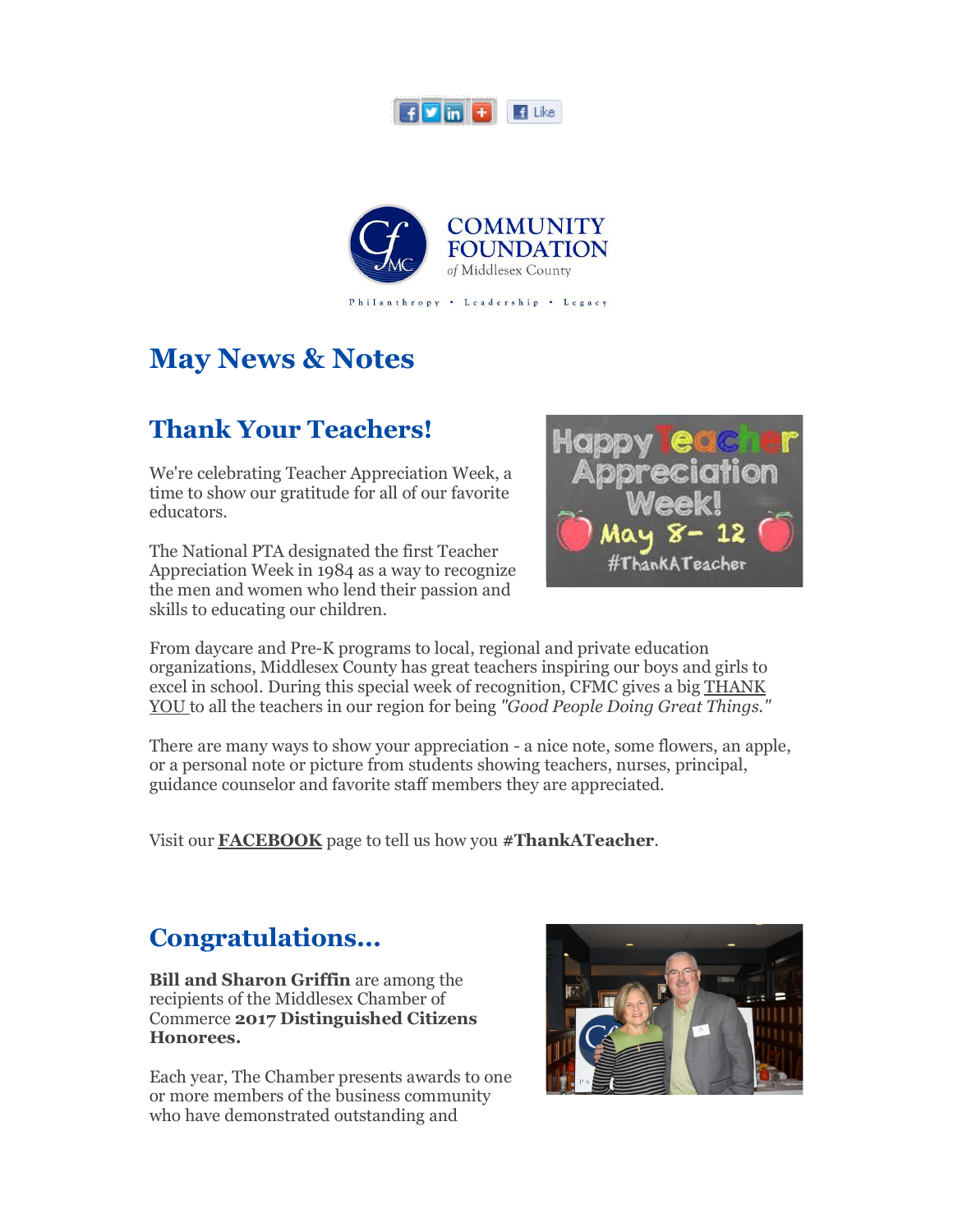unselfish service to the community. The Griffins will be recognized at the Chamber Awards Dinner at the Radisson in Cromwell on June 7th.

Bill and Sharon have deep roots in the community and a long history of working with individuals and organizations to make a positive impact in our region. They are known for their support - in time, talent and treasure - to nonprofits serving our community, including the Community Foundation. Bill and Sharon are members of CFMC's Leadership Circle, and Sharon is a member of our Board of Directors in addition to serving on the Grants Committee.

Congratulations Bill and Sharon! Thank you for *"Helping Good People Do Great Things."*

### **Celebrating the women who make a difference in our lives!**

With Mother's Day upon us, we honor the women who make a positive impact every day through their commitment and leadership. Mothers, grandmothers, mentors, teachers, and best friends - the women who matter in our lives take many roles.

Celebrate the impact they've made in *your* life by changing the lives of women and girls in Middlesex County. This Mother's Day, honor



that special woman with a gift to the **Sari A. Rosenbaum Fund for Women & Girls.** We'll send the recipient a special Mother's Day card honoring the impact she's made in your life.

To all the women who help CFMC empower women and girls to be self-reliant and reach their potential, Thank You and Happy Mother's Day!

### **We're throwing a party and you're invited!**

The Community Foundation is celebrating 20 years of Philanthropy \* Leadership \* Legacy with an Open House and Ribbon Cutting at our new home.

Thanks to a gift from the Tomc family, CFMC is now located at 49 Main Street.

Join your neighbors and friends to celebrate this gift to the community and 20 years of impact in Middlesex County.

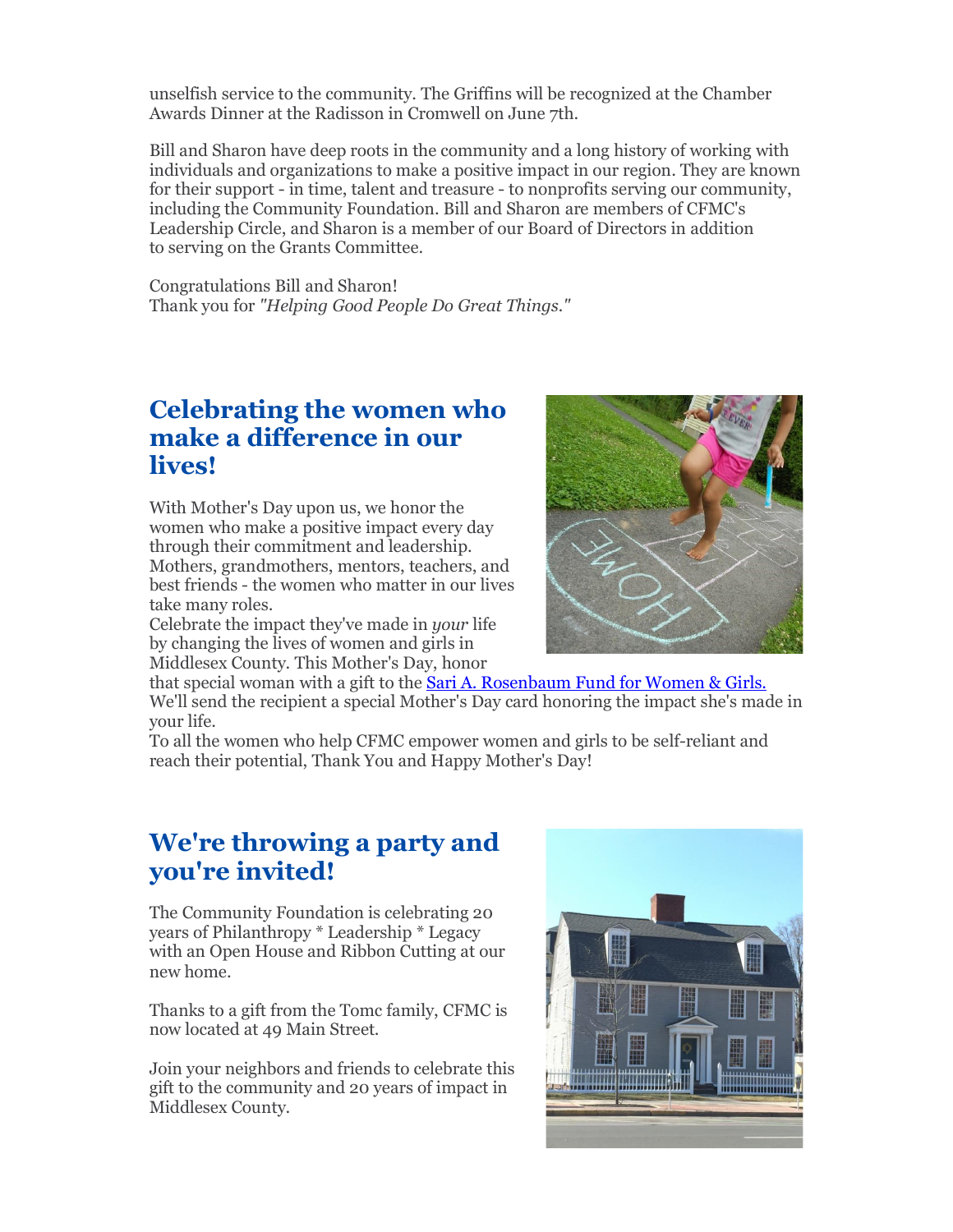**Open House and Ribbon Cutting Ceremony May 24, 2017 4:00 p.m. to 6:00 p.m.**

## **Costume Party! (no dress up required)**

Ever wonder where all those gorgeous costumes on Goodspeed's Stage are kept? Here's your chance to take a closer look at the costumes from Broadway's biggest and brightest shows!

Join CFMC on **May 16th** for a special sneak peak inside the **Goodspeed Costume Warehouse.** 

Spend the evening with friends and learn more about philanthropy through the Community Foundation. **May 16, 2017 5:00 pm - 6:30 pm**



**Reservations are limited so RSVP today.SVP Today**

## **Getting Your Nonprofit Organization Organized**

## **Nonprofit Workshop**

Have Questions? We've got answers! *The Doctor Is In* and hosting a workshop.

**Tom Gezo** offers one on one consultations to area nonprofits with questions every Tuesday morning at the Community Foundation, free of charge.



Now he's teaming up with CFMC for *Getting Your Nonprofit Organization Organized.*  The workshop will provide ideas and insight into board development and organizational structure. Tom offers tools and tips to help your organization work efficiently and effectively.